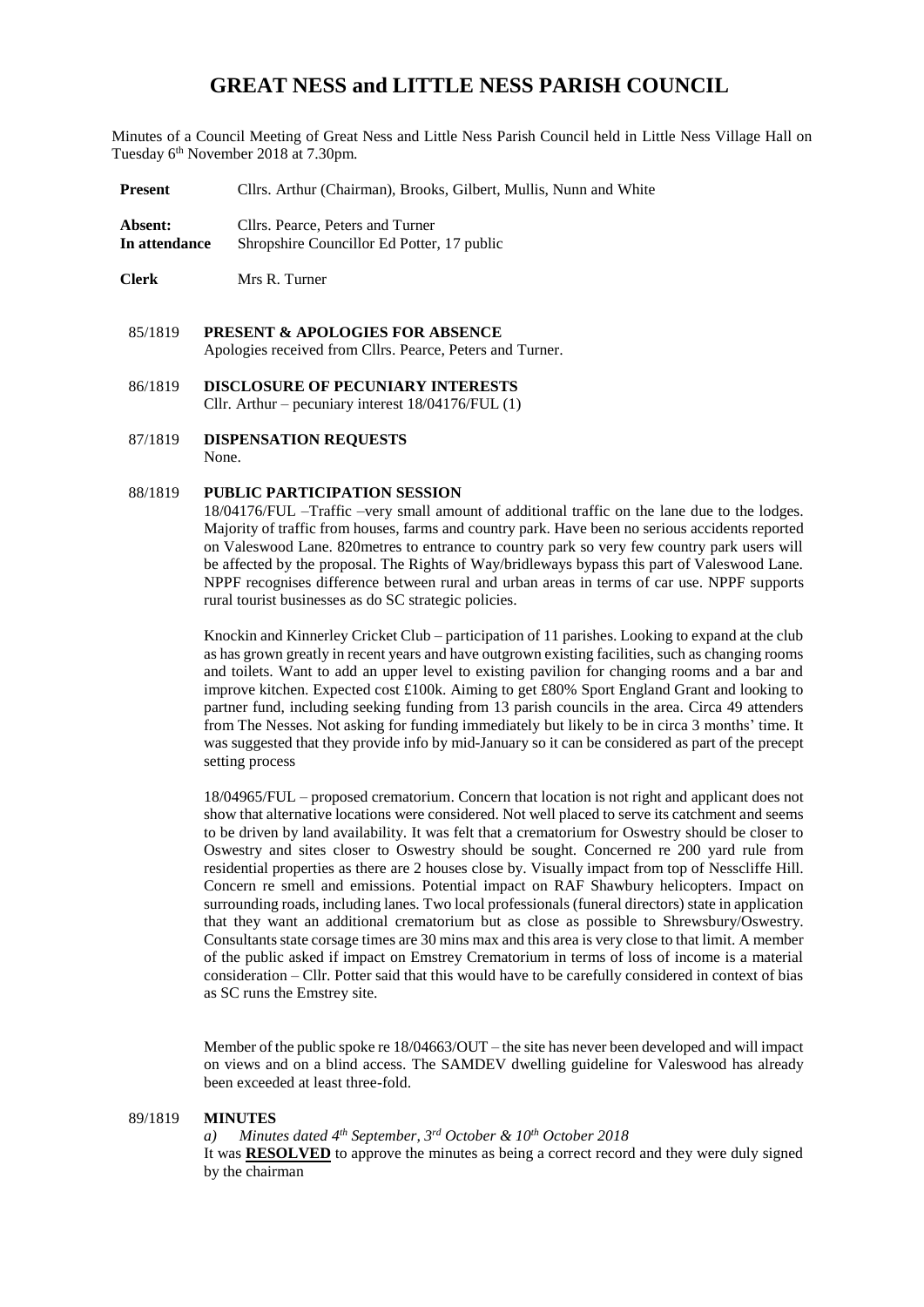- *b) Matters arising not covered elsewhere on agenda*
	- Signage arson policy adopted and signs for the portacabin
	- Cllr. White to replace padlock.
	- Meter read to be taken –and noted that meter is sited on the road by the garages.

#### 90/1819 **REPORTS**

*a) Police Report*  None received.

*b) Shropshire Council* 

CIL – Neighbourhood Fund not changing. CIL affected is CIL Local Fund – this was traditionally spent in area where development occurs but may now be spent in the wider Place Plan (Shrewsbury) area.

Shirehall refurbishment – very inefficient older building needing maintenance. Part of the  $\pounds 24$ million development involves opening up the building to other users e.g. police, probation service, supermarket on old courts site. Works would be financed by a 20-year loan.

SC are looking at setting up a housing company to build homes of a range of tenures.

Public meeting re national policy organised at Alberbury.

Cllr. Potter has 3 trees from Queen's Commonwealth Canopy. The trees were left with Cllr. White.

## *c) Youth Club*

Started back after half term. Still getting new members, up to 28 per session. Quite a few from West Felton as their club is fortnightly.

#### *d) Parish Councillor Reports*

Cllr. Brooks went to Baschurch  $PC$  – are reserving £500 towards the youth club to be paid in two £250 payments.

*e) Clerk's Report*

LP Review about to be approved by Cabinet for consultation.

## 91/1819 **PLANNING NOTIFICATIONS**– *For information only*

- 1) 14/03797/OUT Development Land West Of Oakfield, Nesscliffe, Shrewsbury, Shropshire Proposal: Outline application for the erection of 6 No dwellings (to include access) *Awaiting decision*
- 2) 14/05257/FUL Proposed Dwelling Adj Hopton Farm, Nesscliffe, Shrewsbury, Shropshire Proposal: Erection of a Single Plot Exception (SPE) affordable dwelling and formation of access *Awaiting decision*
- 3) 17/02539/LBC Ness Strange, Great Ness, Shropshire, SY4 2LE Proposal: Conversion of traditional buildings into 6 residential dwellings and siting of a mini sewage treatment plant. *Awaiting decision*
- 4) 17/02538/FUL Ness Strange, Great Ness, Shropshire, SY4 2LE Proposal: Conversion of tradition building into 6 residential dwellings and siting of a mini sewage treatment plant. *Awaiting decision*
- 5) 17/04621/REM Proposed Residential Development East Of Wilcot Lane, Nesscliffe, Shrewsbury, Shropshire Proposal: Reserved matters pursuant to Outline permission 14/03259/OUT.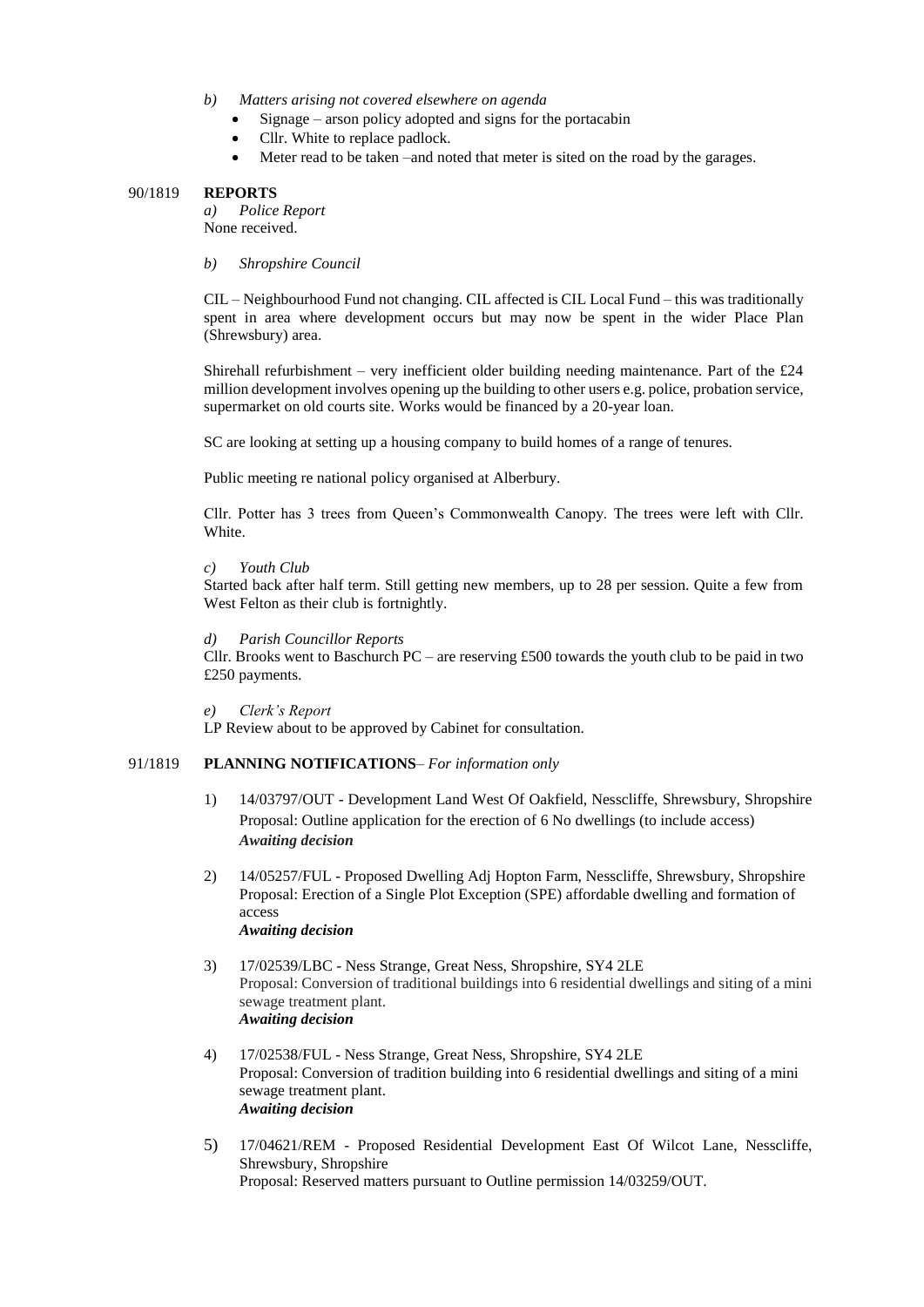#### *Awaiting Decision*

- 6) 17/05070/FUL Agricultural Building North Of Red House Farm, Little Ness, Shrewsbury Proposal: Conversion of and extension to agricultural building to form single dwelling. *Awaiting Decision*
- 7) 17/05151/EIA Proposed Poultry Units NW Of North Farm, Felton Butler Proposal: Erection of four poultry rearing buildings, eight feed bins, biomass store and amenity building including landscaping and tree planting. *Awaiting Decision*
- 8) 18/01779/FUL Agricultural Building North Of Red House Farm, Little Ness Proposal: Conversion of agricultural building to form single dwelling *Awaiting Decision*
- 9) 18/02785/FUL Proposed New Dwellings Plots 16A And 16B, Sandhurst Way, Nesscliffe, **Shropshire** Proposal: Erection of two detached dwellings following removal of sewerage pumping station which is no longer required *Grant Permission*
- 10) 18/02666/FUL The Relm, Alderton, Montford Bridge, Shrewsbury, SY4 1AP Proposal: Erection of porch extension and single storey side extension *Grant Permission*
- 11) 18/02506/FUL Nesscliffe Training Camp, Wilcott, Shrewsbury, Shropshire, SY4 1BH Proposal: Erection of kitchen and dining facility with associated external works *Grant Permission*
- 12) 18/03188/TCA Woodlands, Great Ness, Shrewsbury, Shropshire, SY4 2LE Proposal: To remove 23No Leylandi trees within the Great Ness Conservation Area *Consent by Right - Trees*
- 13) 18/03158/FUL Pentre Industrial Estate, Pentre, Shropshire Proposal: Erection of B8 industrial storage units & refurbishment works to existing industrial unit *Awaiting Decision*
- 14) 18/03274/REM Proposed Residential Development East Of Mulberry House, Great Ness, Proposal: Approval of reserved matters (access, appearance, landscaping, layout and scale) for 1No dwelling pursuant to planning permission 14/00694/OUT for the erection of two residential dwellings and associated works *Awaiting Decision*
- 15) 18/03318/FUL Broomhill Farm, Holyhead Road, Nesscliffe, Shrewsbury, SY4 1AX Proposal: Erection of an agricultural building for storage and housing of livestock *Grant Permission*
- 16) 18/04201/FUL 4 Quality Square, Little Ness, Shrewsbury, Shropshire, SY4 2LA Proposal: Erection of two-storey extension to side elevation (Renewal of existing consent Ref: 15/04224/FUL) *Grant Permission*
- 17) 18/03967/REM Proposed Dwelling North Of Top Farm, Kinton, Shrewsbury, Shropshire Proposal: Approval of Reserved Matters (access, appearance, layout, scale, landscaping) pursuant to Outline application 13/05065/OUT for the erection of dwelling including realigned agricultural access and removal of agricultural shed *Grant Permission*
- 18) 18/03947/OUT Proposed Residential Development Land West Of White House, Nesscliffe, Shrewsbury, Shropshire Proposal: Outline application for the erection of 3 detached dwellings (all matters reserved)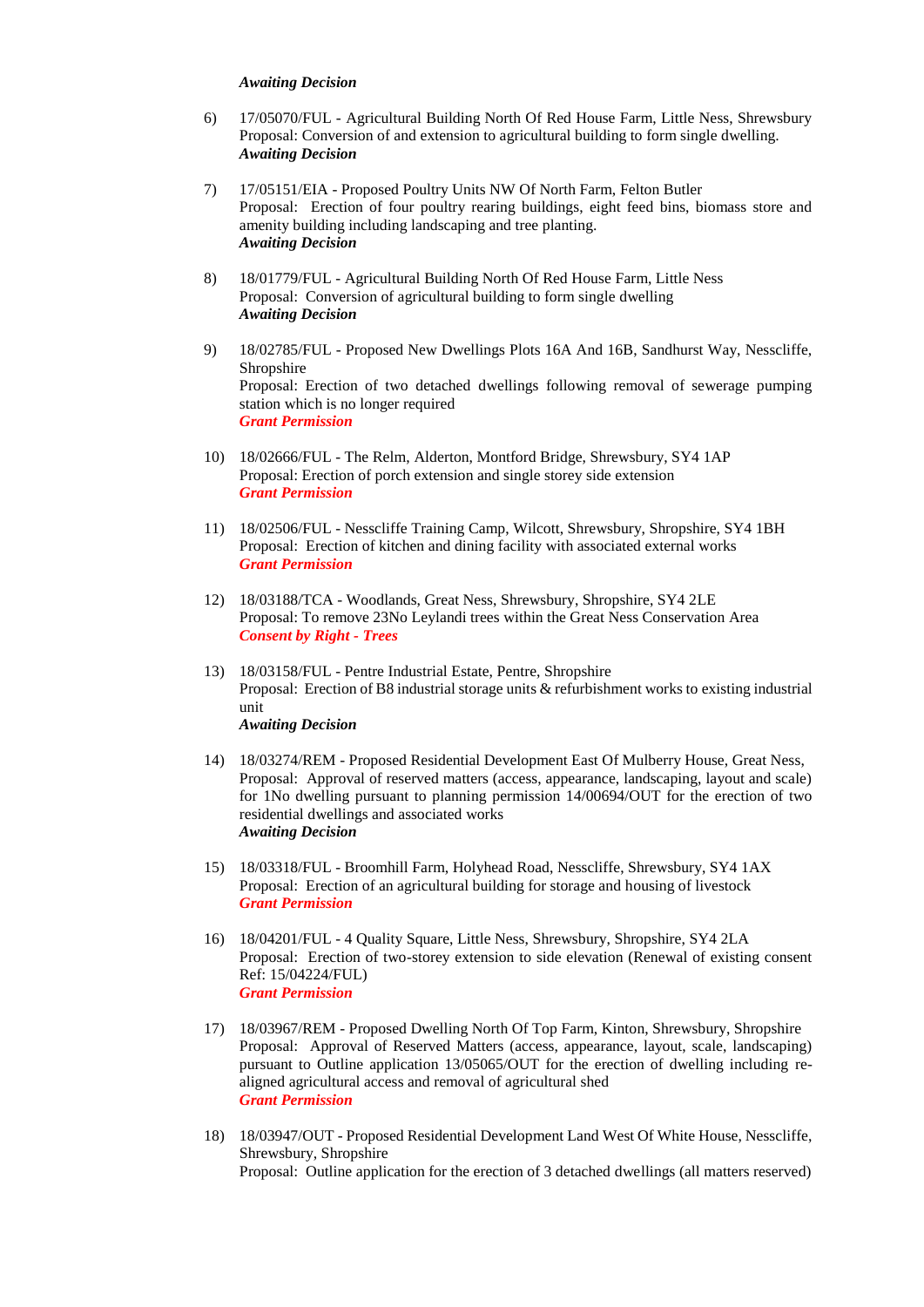#### *Awaiting Decision*

- 19) 18/04187/TCA Fallowfield, Great Ness, Nesscliffe, Shrewsbury, Shropshire, SY4 2LD Proposal: Crown reduce by 30% 1no Magnolia within Great Ness Conservation Area *Consent by Right - Trees*
- 20) 18/04033/OUT Kinton Manor, Kinton, Shrewsbury, Shropshire, SY4 1AZ Proposal: Outline application for residential development of five dwellings, creation of vehicular access, driveway and passing places to include access and scale *Awaiting Decision*
- 21) 18/04295/REM Proposed Residential Development East Of Mulberry House (Plot 1), Great Ness, Shropshire Proposal: Approval of reserved matters (access, appearance, landscaping, layout and scale) pursuant to 14/00694/OUT for the erection of one dwelling (Plot 1) *Awaiting Decision*
- 22) 18/04543/SCR Proposed Crematorium North Of, Nesscliffe, Shrewsbury, Shropshire Proposal: Creation of a new crematorium for Oswestry with associated access, car parking and landscaping *For information only*

## 92/1819 **PLANNING APPLICATIONS**

*Cllr. Arthur left the room.*

- 1) 18/04176/FUL The Patches, Valeswood Lane, Valeswood, Little Ness, SY4 2LH Proposal: Change of use of land for the purpose of siting 12 lodges for holiday accommodation including one lodge for use as a reception and park warden's accommodation Comments: It was **RESOLVED** to object on basis of design/position of the camp site, location, traffic impact, visual impact on surroundings and scale. May re-consider if application were of a smaller scale.
- 2) 18/04719/FUL Keepers Cottage, Kinton, Shrewsbury, Shropshire, SY4 1AZ Proposal: Erection of extensions and renovation Comments: It was **RESOLVED** to support the application.
- 3) 18/04663/OUT Proposed Dwelling South Of Stoneycroft, Valeswood, Little Ness, Shrewsbury, Shropshire, SY4 2LH Proposal: Outline planning application for the erection of one residential dwelling and all associated works Comments: It was **RESOLVED** to object as a greenfield site, outline so gives no idea of scale and over the dwelling guideline. Concerns re safety of access as on crest of the bank and on a bridleway.
- 4) 18/04965/FUL Proposed Crematorium North Of, Nesscliffe, Shrewsbury, Shropshire Proposal: Erection of a new crematorium with associated access, car parking and landscaping Comments: It was **RESOLVED** to object based on the following concerns. Not in a sustainable, location, Not placed to serve populations, new development being concentrated in Shrewsbury/Telford, less in Oswestry hence not good location. Creating infill, siting wrong, alternative sites search not done, traffic, ponds close by, possibility that it is an archaeological site, close to 2 houses, is capacity at other crematoria in the area (Shrewsbury/Telford/Wrexham). Visual impact, undermining sustainability of Shrews/Wrexham site.

## 93/1819 **PARISH MATTERS**

*a) Commemoration of WW1 centenary* – wreaths received and Silent Soldier silhouette. Service at Great Ness Church and cenotaph service. Suggested it goes there permanently after the cenotaph service. Sunday at 10am at war memorial, Nesscliffe. Noted that Cllr. White has planted daffodils, hyacinths and flagpoles mainly around St Andrews field.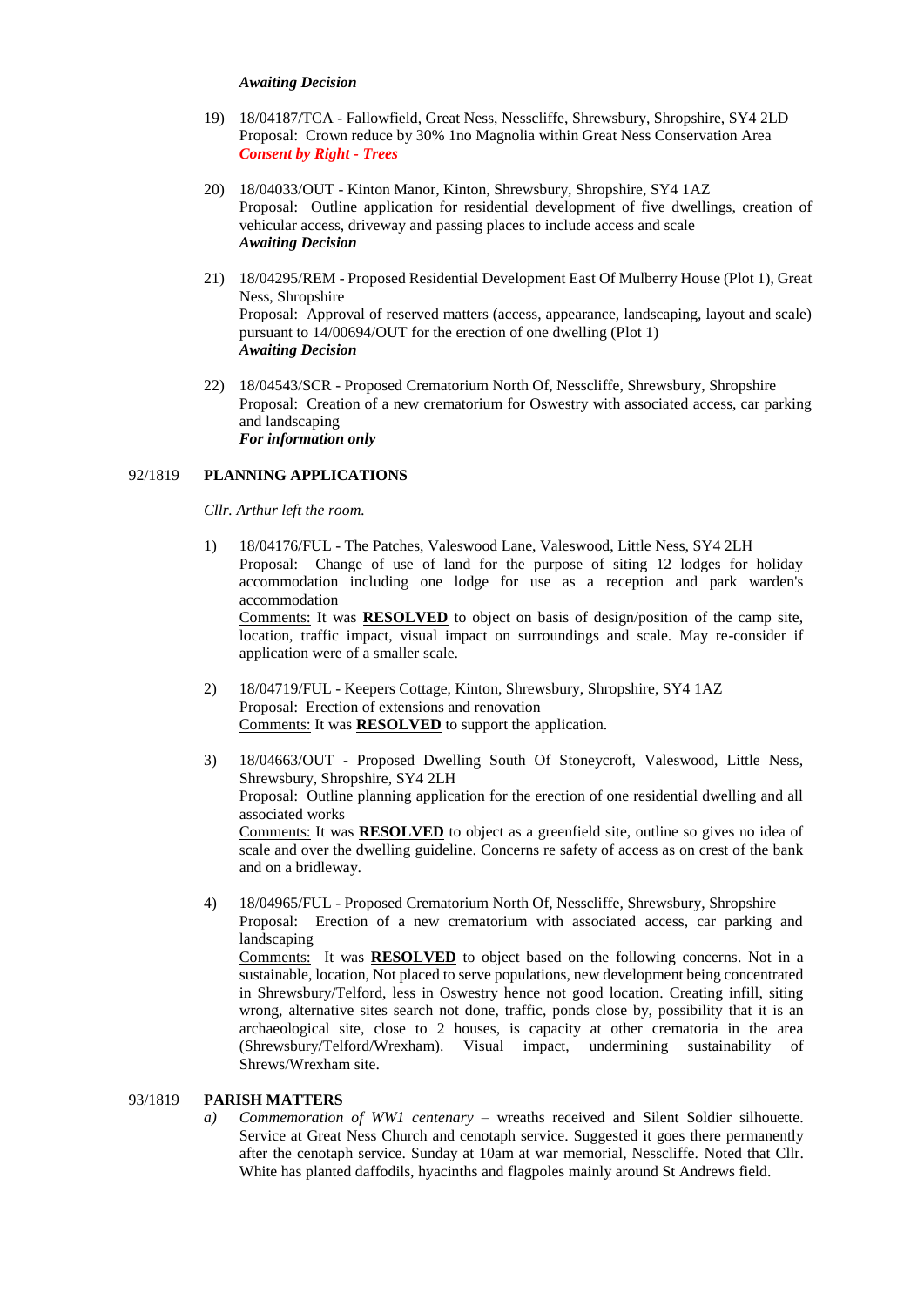- *b) Footpath opposite The Crescent* dropped kerb not done.
- *c) Play area maintenance* Cllr. Mullis to approach school to discuss sharing cost of mole clearance as moles are on both the playing field and school land.
- *d) Reports of other parish matters*
	- 4 lights at bottom of Crescent along A5 not working
		- Vehicles broken into on The Crescent by the school.

# 94/1819 **FINANCIAL MATTERS**

- *a) Q2 bank reconciliation & budget report* it was **RESOLVED** to approve the report as per Appendix 1.
- *b) Payments including payments made between meetings* it was **RESOLVED** to approve the following:

|                       | VOID                | <b>VOID</b> | 10592         | <b>VOID</b> | <b>VOID</b> | <b>VOID</b> |
|-----------------------|---------------------|-------------|---------------|-------------|-------------|-------------|
| P39-1819              | <b>CBS</b>          | War         | 10593         | £678.00     | £135.60     | £813.60     |
|                       |                     | memorial    |               |             |             |             |
|                       |                     | cleaning    |               |             |             |             |
| P40-1819              | R Turner            | Salary Oct  | <sub>SO</sub> | £406.69     | £0.00       | £406.69     |
| P41-1819              | P Brooks            | Portacabin  | 10594         | £6.58       | £0.00       | £6.58       |
|                       |                     | signs       |               |             |             |             |
| P <sub>42</sub> -1819 | <b>SCPF</b>         | Pension     | 10595         | £84.85      | £0.00       | £84.85      |
| P <sub>43</sub> -1819 | <b>RBL</b><br>Poppy | Wreaths     | 10596         | £34.00      | £0.00       | £34.00      |
|                       | Appeal              |             |               |             |             |             |
| P44-1819              | <b>SALC</b>         | Training    | 10597         | £94.00      | £0.00       | £94.00      |
| P <sub>45</sub> -1819 | R Turner            | Expenses    | 10598         | £17.33      | £0.00       | £17.33      |
|                       |                     | Oct         |               |             |             |             |

*c) Income received* – none.

*d) Internet banking and signatories – adding additional users –* it was **RESOLVED** to add Cllr. White and Mullis and to set up all users for internet banking.

# 95/1819 **CORRESPONDENCE –** noted:

- *a) SALC Information Bulletins*
- *b) CIL*
- *c) Economic Growth Event 11th November*
- *d) Town and Parish Council Forum 29th November*
- *e) Request to reinstate street lighting. Review Spring through a consultation.*
- *f) Diversion ref sewer works for Gratton Oakes site at Wilcott Lane*
- *g) Any other correspondence*

# 96/1819 **ANY URGENT BUSINESS NOT COVERED BY THE AGENDA** *– for information only*

- Speed of traffic through Nesscliffe village. Cllr. White said that the road by Hopton Park development could be designed to create a chicane.
- Potholes more than 4cm deep on The Crescent now need doing.

## 97/1819 **NEXT MEETINGS**

- *a) Items for agenda- to note requests*
	- Draft budget
- *b) Next meeting date – 4 th December 2018, 7.30pm – Little Ness Village Hall*

*It was RESOLVED that pursuant to Schedule 12A, Local Government Act 1972 and pursuant to the provisions of the Public Bodies (Admissions to Meetings) Act 1960, that the public and press should be excluded during discussion of Items 98/1819 to 99/1819, due to the likely disclosure of confidential information*

98/1819 **ENVIRONMENTAL MATTER** – a concern relating to a development site was noted and it was agreed that enforcement/investigation powers relating to this are not within the remit of the parish council. Therefore, no further action will be taken but the situation will be monitored in the spring and residents could report the issue to the relevant authorities directly themselves.